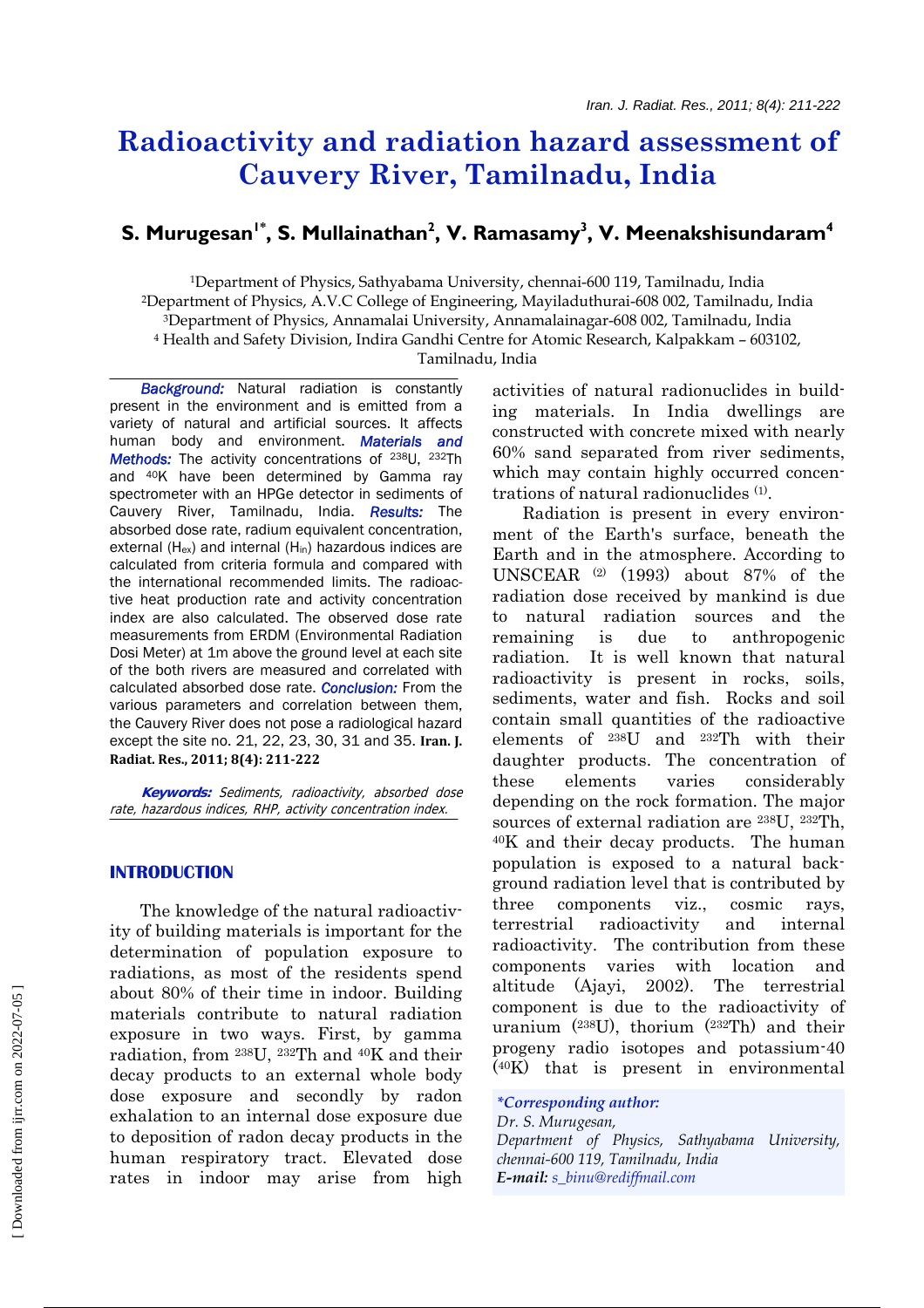materials like rocks, soils, sediments, buildings, rivers and ground water. Although these materials contain low-level radioactivity (LLR) the accumulated dose can be high. Measurements of the radiation exposure and radiation levels have been developed recently  $(2, 3)$ .

The aim of this study was to determine the concentrations of natural radioactivity in Cauvery river sediments and to estimate the radium equivalent, hazardous index, volumetric heat production rate and activity concentration index, which is related to the external g-dose rates. The results were compared with the findings of similar studies carried out in other countries. In the present study an attempt has been made to determine the concentration and effects of 238U, 232Th and 40K in sediments collected from Cauvery river.

# **MATERIALS AND METHODS**

Cauvery River, which is located between Karnataka and Tamil Nadu in India covered over 600 km are shown in figure 1. Each site is separated by a distance of 20km approximately. At each site, a sampling area of 1m (2) was considered and totally 6 wet samples were taken from 2 feet depth for analysis. Each sample has about 2 kg. Then the sample was dried in an oven at 100-110˚ C for about 24 hours and sieved through a 2-mm mesh to remove stone, pebbles and other macro-impurities. The homogenized sample was placed in a 250 ml airtight PVC container. The inner lid was placed in and closed tightly with outer cap. The container was sealed hermitically and externally using cellophane tape and kept aside for about a month to ensure equilibrium between Ra and its daughter products before being taken for gamma ray spectrometric analysis.

Activity concentration determination involves measurements of either alpha or beta or gamma radiations from the samples. Due to the inherent properties of the gamma rays like high penetrating power and the interaction process with matter, the





*212 Iran. J. Radiat. Res., Vol. 8, No. 4, March 2011*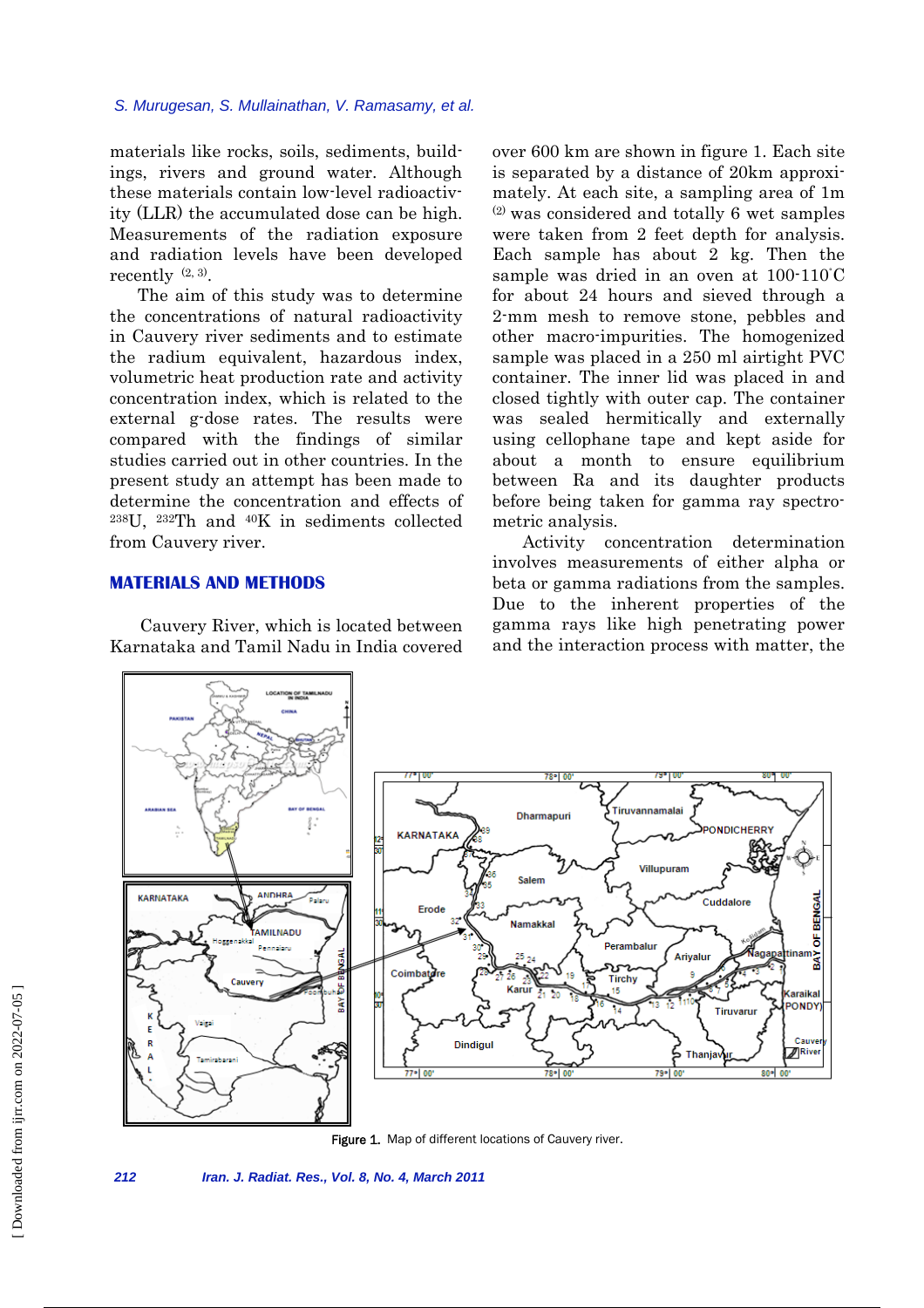measurement of gamma radiation offers useful information than that of α and β radiations.

The activity concentrations of primordial radio nuclides (238U, 232Th and 40K) in the samples were determined by employing a high-resolution hyper pure germanium (HPGe) gamma ray spectrometer system consisting of a p-type intrinsic germanium coaxial detector (type: 1GC 30; Volume 133cc; PGT make) mounted vertically and coupled to a 4K multi channel analyzer (ORTEC MODEL 7 450). The detector was housed inside a massive lead shield to reduce the background of the system. It was calibrated using a standard solution of 226Ra in equilibrium with its daughters (obtained from NBS, USA), mixed with simulated soil matrix and counted in the same geometry as that of the soil samples. Three IAEA standard reference materials (a standard soil of known radioactivity-soil-6, a Uranium ore sample – RGU1 and a Thorium ore sample – RGTh 1) were also used for checking the calibration of the system. The energy resolution of 2.0KeV and relative efficiency of 33% at 1.33 Mev was achieved in the system.

Each sample, after the equilibrium, is kept on top of the HPGe detector and counted for period of 10000 s. The activity concentration of 238U was evaluated from the gamma ray 609 KeV of 214Bi peak, while 911 KeV gamma line of 228Ac peak was used to determine 232Th, 40K activity concentration was determined from 40K peak at 1461 KeV. The activity concentration of each radionuclide in the sample was determined using the total net counts under the selected photo peaks after subtracting appropriate background counts, and applying appropriate factors for photo peak efficiency, gamma intensity of the radio nuclide and weight of the sample. The analysis of the gamma spectra obtained was performed using the dedicated software Microsoft Excel. At each sampling site the ambient gamma radiation level was measured using a digital environmental radiation dosimeter (ERDM) which

comprised NaI  $(1.75" \times 2")$  detector (ECIL brand –SM-141D) with a reading range of 1 - 10000 nGyh-1. The ERDM is calibrated regularly before starting the survey using standard sources 137Cs and 60Co. The ERDM readings are recorded at 1m above ground level. Five readings were taken at each site and the average was recorded.

#### *Calculation of radiation hazard parameters*

UNSCEAR (2) (1988) has given the dose conversion factors for converting the activity concentrations of 238U, 232Th and 40K into doses  $(nGyh<sup>-1</sup>$  per Bqkg<sup>-1</sup>) as 0.427, 0.662 and 0.043 respectively. Using these factors, the absorbed dose rate is calculated using the equation.

 $D = (0.427 \text{ C}_U + 0.662 \text{ C}_{Th} + 0.043 \text{ C}_K) \text{ nGyh}^{-1}$  (1)

Where  $C_U$ ,  $C_{Th}$  and  $C_K$  are the activity concentrations (Bqkg-1) of uranium, thorium and potassium in sediments respectively.

Normally river sediments are used in building construction; so selection of the materials is also very important. The total activity does not provide as an exact indication of the radiation hazard associated with the materials. As the concentration and distribution of 238U, 232Th and 40K in sediments and soils is not uniform throughout the world so uniformity in respect of exposure to radiation has been defined in terms of the radium equivalent activity given by the equation  $(4)$ .

$$
\text{Ra}_{eq} = \text{C}_{U} + \text{A} \text{C}_{Th} + \text{B} \text{C}_{K} \tag{2}
$$

where  $C_u$ ,  $C_{Th}$  and  $C_K$  are the activity concentration of 238U, 232Th and 40K (Bqkg-1) respectively and, A and B are constants. For the safe utilization of materials, the annual limit on the external gamma ray dose (1.5mSv), this corresponds to the value of 370Bqkg-1 for radium equivalent.

The other quantities indicating the radiological hazards are external (Hex) and internal  $(H_{in})$  hazard indices and are defined by the following relations  $(4)$ .

$$
H_{ex} = C_U/370 + C_{Th}/259 + C_K/4810 \le 1
$$
  
\n
$$
H_{in} = C_U/185 + C_{Th}/259 + C_K/4810 \le 1
$$
 (3)

*Iran. J. Radiat. Res., Vol. 8, No. 4, March 2011 213* 

 [\[ Downloaded from ijrr.com on 2022-07-0](https://ijrr.com/article-1-683-en.html)5 ] Downloaded from ijrr.com on 2022-07-05 ]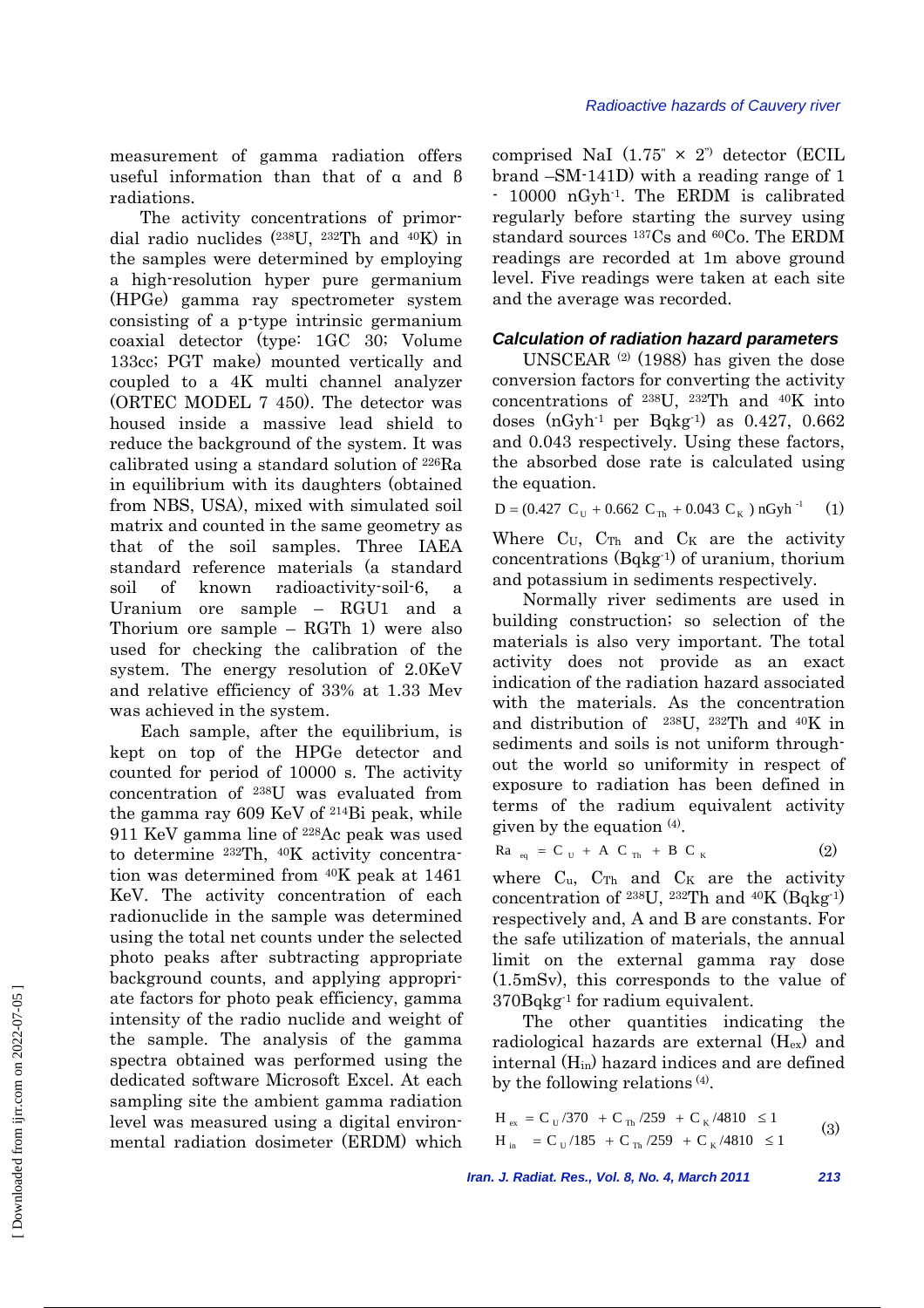where  $C_U$ ,  $C_{Th}$  and  $C_K$  are the activity concentrations of U, Th and K in Bqkg<sup>-1</sup>. The internal exposure to radon  $(222Rn)$  and its decay products is controlled by internal hazard index  $(H_{in})$  and for safe use; this index must be less than unity.

During the last few decades, the assessment of the amount of radioactive elements, the major internal heat source of the earth, was the subject of several studies due to its importance in modeling the thermal evaluation of the lithosphere. The radioactive isotopes 238U, 232Th and 40K contribute most of the terrestrial heat flow. These elements are fundamental for understanding the nature of the mantle, crust of the earth and their heat generating potential.

In the present study, an attempt has been made to find out the radioactivity heat produced in different sites using the relation given by Rybach  $(1988)^{(5)}$ .

$$
A = 10^{5} \rho (9.52 C_U + 2.56 C_{Th} + 3.48 C_K) \mu W m^3
$$
 (4)

where A is radioactive heat production rate expressed in  $\mu Wm^{-3}$ ,  $\rho$  is the sample density in Kgm<sup>-3</sup>,  $C_U$  and  $C_{Th}$  are the uranium and thorium concentration in ppm and  $C_K$  is the total potassium concentration in %.

The building materials act as sources of radiation and also as shields against outdoor radiation (2). In massive houses made of different building materials such as stone, bricks, concrete or granite, the factor that mainly affects the indoor absorbed dose is the activity concentrations of natural radionuclides in those materials, while radiation emitted by sources outdoors is efficiently absorbed by the walls. Consequently, dose rates in air indoors will be elevated accordingly to the concentrations of naturally occurring radionuclides used in construction materials. According to the EC, an activity concentration index  $(I_{vr})$  is calculated that is given by the following expression (1):

$$
I_{Yr} = A_U / 150 + A_{Th} / 100 + A_K / 1500
$$
 (5)

where  $A_{Th}$ ,  $A_U$  and  $A_K$  are actual values of the activities per unit mass  $(Bq.Kg<sup>-1</sup>)$  of  $232Th$ ,  $238U$ , and  $40K$  in the building materials considered.

# **RESULTS AND DISCUSSION**

# *Activity concentration of primordial radionuclides*

The activity concentration of the radio nuclides  $^{238}U$ ,  $^{232}Th$  and  $^{40}K$  in Bqkg<sup>-1</sup>, corresponding absorbed dose rates in nGyh-1 and annual effective equivalent dose in  $\mu S$ vy<sup>-1</sup> of the sediment samples collected from Cauvery River are listed in table 1.

As listed in table 1, the activity concentrations obtained in this study ranged from 1.29 $\pm$ 0.1 to 21.49 $\pm$ 0.8 Bqkg<sup>-1</sup> with a mean of 5.31 $\pm$ 0.4 Bqkg<sup>-1</sup>, 6.33 $\pm$ 0.6 to 224.79 $\pm$ 2.6 Bq kg<sup>-1</sup> with a mean value of  $34.04\pm1.4$  Bqkg<sup>-1</sup> and 178.18±18.6 to 1698.48±30.1 Bqkg-1 with a mean value of  $401.11\pm24.3$  Bqkg<sup>-1</sup> for 238U, 232Th and 40K respectively and are shown in figure 2. Comparatively similar range of concentrations of 238U, 232Th and  $40K$  are observed by many authors  $(6-9)$  (table 2) in soil with an exception of beach sand samples, where observed values are significantly higher  $(6,10)$ . In the present study, activity concentrations are almost lower than the other countries like China, Greece, France and Bangladesh (table 3) except site no. 30 and 31.

The mean activity concentration of 238U is 0.15 times of the international recommended limit (3) (35 Bqkg-1) and 0.36 times of the all India average value  $(11)$   $(14.8)$ Bqkg<sup>-1</sup>), whereas the mean  $^{232}$ Th activity concentration is 1.13 and 1.86 times of the international recommended limit (30 Bqkg-1) and all India average value  $(18.3 \text{ Bqkg}^1)$ . The mean concentration of 40K is 1.01 times of the international recommended limit (400 Bqkg<sup>-1</sup>). This shows that the  $40K$  activity concentration dominates over 238U and 232Th isotope activities like what normally happens in soil. The low concentration of 40K may be attributed to leaching, because of the heavy rainfall near Cauvery river area  $(12)$  (table 4).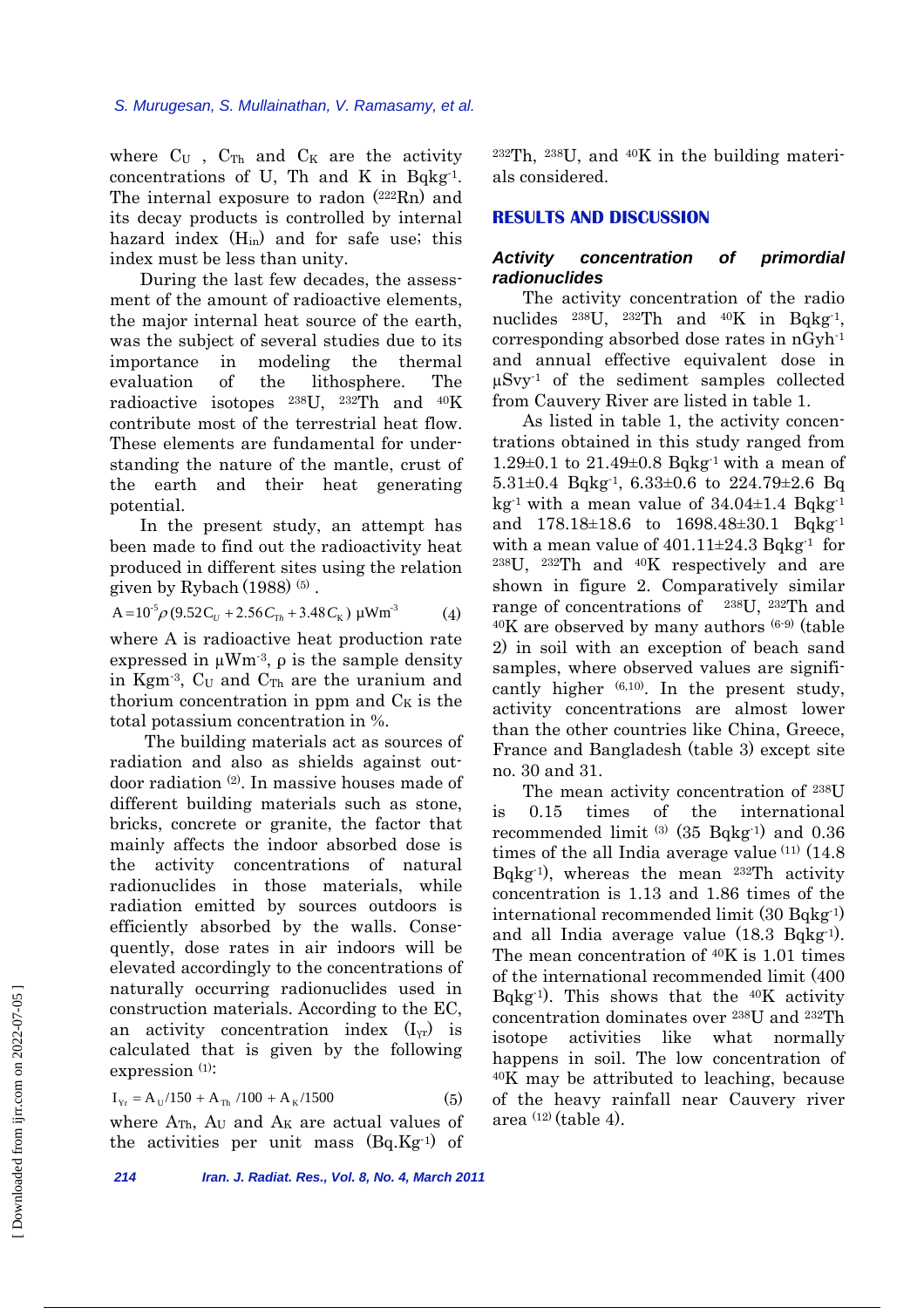#### *Radioactive hazards of Cauvery river*

| S.                      | Location         | Lattitude          | Longitude | U               | Th                          | $\mathbf K$        | <b>Absorbed</b>  | <b>Observe</b> | <b>Annual</b> |
|-------------------------|------------------|--------------------|-----------|-----------------|-----------------------------|--------------------|------------------|----------------|---------------|
| No.                     |                  |                    |           | $BqKg^{-1}$     | $\mathbf{BqKg}^{\text{-}1}$ | $BqKg^{-1}$        | dose rate        | d dose         | effective     |
|                         |                  |                    |           |                 |                             |                    | $nGyh^{-1}$      | rate           | equivalent    |
|                         |                  |                    |           |                 |                             |                    |                  | $nGyh^{-1}$    | dose          |
|                         |                  |                    |           |                 |                             |                    |                  |                | $mSvy-1$      |
| 1                       | Poombhuhar       | 11°09'00N          | 80°12'60E | $6.15 \pm 0.7$  | $13.23 \pm 0.9$             | 398.91±21.4        | $28.02 \pm 1.4$  | 90             | 0.17          |
| $\overline{c}$          | N.N. Chavady     | 11°07'60N          | 80°05'00E | $3.52 \pm 0.4$  | $14.38 \pm 1.2$             | $428.62 \pm 24.1$  | $28.89 \pm 1.6$  | 95             | 0.18          |
| 3                       | Mayiladuthurai   | 11°05'60N          | 79°40'00E | $5.21 \pm 0.5$  | $16.92 \pm 1.3$             | $448.62 \pm 26.1$  | $32.05 \pm 1.8$  | 100            | 0.20          |
| $\overline{\mathbf{4}}$ | kuttalam         | 11°03'60N          | 79°34′00E | $2.63 \pm 0.3$  | $15.32 \pm 1.5$             | $432.62 \pm 27.4$  | $29.27 \pm 1.9$  | 85             | 0.18          |
| 5                       | Aduthurai        | 11°01'60N          | 79°28'60E | $1.32 \pm 0.2$  | $16.94 \pm 1.4$             | $442.6 \pm 22.3$   | $30.15 \pm 2.1$  | 90             | 0.18          |
| 6                       | Thirubhuvanam    | 10°59'00N          | 79°25'60E | $2.62 \pm 0.3$  | $18.78 \pm 0.9$             | $429.63 \pm 21.4$  | $31.29 \pm 2.4$  | 80             | 0.19          |
| 7                       | Kumbakonam       | 10°58'00N          | 79°22'60E | $3.13 \pm 0.4$  | $22.87 \pm 1.2$             | $416.47 \pm 24.3$  | $33.49 \pm 2.0$  | 70             | 0.20          |
| 8                       | Swamimalai       | 10°57'60N          | 79°18'60E | $3.78 \pm 0.4$  | $26.73 \pm 1.4$             | 380.24±25.6        | $34.62 \pm 2.4$  | 65             | 0.21          |
| 9                       | Pappanasam       | 10°55'60N          | 79°16'00E | $4.32 \pm 0.5$  | $34.79 \pm 1.6$             | $401.15 \pm 26.2$  | $40.77 \pm 2.6$  | 60             | 0.25          |
| 10                      | Kabisthalam      | 10°54'60N          | 79°10'00E | $4.63 \pm 0.5$  | $28.72 \pm 1.5$             | 385.36±21.4        | $36.44 \pm 2.5$  | 64             | 0.22          |
| 11                      | Tiruvaiyar       | $10^{\circ}52'60N$ | 79°05'00E | $5.61 \pm 0.6$  | $22.72 \pm 1.3$             | 373.93±23.2        | $32.63 \pm 2.3$  | 68             | 0.20          |
| 12                      | Thirukkattupalli | 10°50'60N          | 78°58'00E | $1.98 \pm 0.2$  | $13.44 \pm 0.8$             | $377.27 \pm 22.6$  | $25.44 \pm 1.9$  | 63             | 0.16          |
| 13                      | Kallanai         | 10°51′00N          | 78°47'60E | $4.32 \pm 0.5$  | $33.20 \pm 1.4$             | $410.94 \pm 24.7$  | $40.20 \pm 2.4$  | 72             | 0.25          |
| 14                      | Trichy           | 10°51'60N          | 78°43'60E | $3.38 \pm 0.4$  | $21.73 \pm 1.1$             | 398.48±21.5        | $32.12 \pm 1.8$  | 85             | 0.20          |
| 15                      | Srirangam        | 10°52′00N          | 78°40'60E | $2.56 \pm 0.3$  | $10.85 \pm 0.8$             | 385.05±20.4        | $24.41 \pm 2.2$  | 97             | 0.15          |
| 16                      | Mukkombur        | 10°53'60N          | 78°32'60E | $1.64 \pm 0.2$  | $19.32 \pm 1.3$             | 383.42±26.2        | $29.22 \pm 2.6$  | 56             | 0.18          |
| 17                      | Gunaseelam       | 10°54'60N          | 78°28'60E | $2.32 \pm 0.3$  | $14.62 \pm 1.1$             | 368.42±24.3        | $25.94 \pm 2.3$  | 60             | 0.16          |
| 18                      | Kulithalai       | 10°55'60N          | 78°25'00E | $2.67 \pm 0.3$  | $12.49 \pm 1.6$             | $353.25 \pm 25.8$  | $24.11 \pm 2.1$  | 64             | 0.15          |
| 19                      | Thottiyam        | 10°55'00N          | 78°20'60E | $2.16 \pm 0.3$  | $26.32 \pm 1.8$             | 385.76±24.2        | $33.91 \pm 2.4$  | 68             | 0.21          |
| 20                      | Krishnarayapuram | 10°55'00N          | 78°16'60E | $1.88 \pm 0.2$  | $38.75 \pm 1.7$             | $402.22 \pm 22.1$  | $42.24 \pm 2.8$  | 72             | 0.26          |
| 21                      | Mayanoor         | 10°55'60N          | 78°13'60E | $3.01 \pm 0.4$  | $82.93 \pm 2.1$             | $307.61 \pm 20.3$  | $66.18 \pm 2.4$  | 220            | 0.40          |
| 22                      | Kattuputhur      | 10°47'60N          | 78°06'60E | $4.03 \pm 0.6$  | $73.47 \pm 1.8$             | $438.60 \pm 24.2$  | $66.35 \pm 2.6$  | 190            | 0.41          |
| 23                      | Puliyur          | 10°37'60N          | 78°02'60E | $6.96 \pm 0.5$  | $67.40 \pm 1.6$             | $548.20 \pm 26.4$  | $68.53 \pm 2.5$  | 230            | 0.42          |
| 24                      | Vangal           | 10°45'60N          | 77°58'60E | $3.90 \pm 0.2$  | $25.53 \pm 0.8$             | $304.98 \pm 20.1$  | $30.68 \pm 1.6$  | 63             | 0.19          |
| 25                      | Velayutham-      | 10°48'60N          | 77°56'00E | $1.89 \pm 0.3$  | $14.44 \pm 0.6$             | 304.73±21.2        | $22.91 \pm 1.4$  | 58             | 0.14          |
| 26                      | palayam          | 10°52'60N          | 77°55'60E | $1.46 \pm 0.2$  | $14.16 \pm 0.6$             | $278.63 \pm 20.0$  | $21.43 \pm 1.8$  | 50             | 0.13          |
| 27                      | Pothanoor        | 11°04'60N          | 77°54'60E | $1.29 \pm 0.1$  | $15.98 \pm 0.7$             | $256.71 \pm 19.8$  | $21.54 \pm 1.7$  | 47             | 0.13          |
| 28                      | Noyyal           | 11°09'60N          | 77°52'60E | $4.95 \pm 0.5$  | $20.50 \pm 1.2$             | 294.62±21.2        | $27.55 \pm 1.9$  | 70             | 0.17          |
| 29                      | Kodumudi         | 11°20'60N          | 77°48′00E | $8.88 \pm 0.6$  | $28.93 \pm 1.4$             | $256.38 \pm 23.6$  | $32.84 \pm 2.7$  | 69             | 0.20          |
| 30                      | Solasiranmani    | 11°26'60N          | 77°46'60E | $17.62 \pm 0.8$ | $152.63 \pm 2.2$            | $420.86 \pm 27.8$  | $120.71 \pm 1.8$ | 240            | 0.74          |
| 31                      | Valajapettai     | 11°20'60N          | 77°43'60E | $21.49 \pm 0.8$ | $224.79 \pm 2.6$            | $529.44 \pm 28.6$  | 171.99±2.4       | 350            | 1.05          |
| 32                      | Erode            | 11°26'60N          | 77°40'60E | $8.88 \pm 0.3$  | $12.61 \pm 0.8$             | $321.71 \pm 21.8$  | $25.48 \pm 1.6$  | 48             | 0.16          |
| 33                      | Bavani           | $11^{\circ}32'60N$ | 77°42′60E | $2.94 \pm 0.2$  | $8.35 \pm 0.6$              | $488.91 \pm 24.3$  | $27.48 \pm 1.8$  | 66             | 0.17          |
| 34                      | Kalvadangam      | 11°37'60N          | 77°45'00E | $11.87 \pm 0.2$ | $18.71 \pm 0.9$             | $178.18 \pm 18.6$  | $24.39 \pm 2.1$  | 59             | 0.15          |
| 35                      | Ammapettai       | 11°42'00N          | 77°46'60E | $12.97 \pm 0.3$ | $24.03 \pm 1.2$             | $1698.48 \pm 30.1$ | $93.54 \pm 2.4$  | 170            | 0.57          |
| 36                      | Thekkanoor       | 11°48'00N          | 77°47'60E | $3.91 \pm 0.4$  | $6.33 \pm 0.6$              | $197.58 \pm 15.4$  | $14.11 \pm 1.6$  | 61             | 0.09          |
| 37                      | Mettur           | 11°56'60N          | 77°52'60E | $4.67{\pm}0.5$  | $20.41 \pm 1.2$             | $210.62 \pm 18.2$  | $23.77 \pm 1.6$  | 72             | 0.15          |
| 38                      | Kulathur         | 11°56'60N          | 77°53'00E | $8.65 \pm 0.5$  | $43.71 \pm 1.8$             | $250.40 \pm 20.3$  | $41.69 \pm 1.8$  | 81             | 0.25          |
| 39                      | Kaveripuram      | 12°34'00N          | 77°58'00E | $12.16 \pm 0.6$ | $50.85 \pm 2.1$             | 353.66±23.2        | $52.08 \pm 2.4$  | 93             | 0.32          |
| Max                     | Hoggenakal       |                    |           | $21.49 \pm 0.8$ | $224.79 \pm 2.6$            | $1698.48 \pm 30.1$ | 171.99±2.4       | 350            | 1.05          |
| Min                     |                  |                    |           | $1.29 \pm 0.1$  | $6.33 \pm 0.6$              | $178.18 \pm 18.6$  | $14.11 \pm 1.6$  | 47             | 0.09          |
| Mean                    |                  |                    |           | $5.31 \pm 0.4$  | $34.04 \pm 1.4$             | $401.11 \pm 24.3$  | $40.73 \pm 1.8$  | 96.10          | 0.25          |

Table 1. The Activity concentration, calculated absorbed dose rates, observed dose rates and the annual effective equivalent dose of Cauvery river sediments.

Table 1 shows the calculated absorbed dose rate due to the presence of 238U, 232Th and 40K in sediments. The mean absorbed dose rate is 0.79 times of international recommended limit (51 nGyh-1). The contribution by each of the radio nuclides 238U, 232Th and 40K in nGyh-1 to the absorbed dose rate is 5.5% (2.26 nGyh-1), 55.34% (22.54 nGyh-1) and 42.33% (17. 24 nGyh-1) respectively.

In situ gamma dose rate at 1m above the ground has also been measured using the ERDM in each location and the values are tabulated in table 1. The observed dose rates is positively correlated with calculated absorbed dose rate with strong correlation coefficient (R=0.92) as shown in figure 3. The ERDM dose rates (observed) are nearly two times higher than the absorbed dose rate values. This difference may be due to

*Iran. J. Radiat. Res., Vol. 8, No. 4, March 2011 215*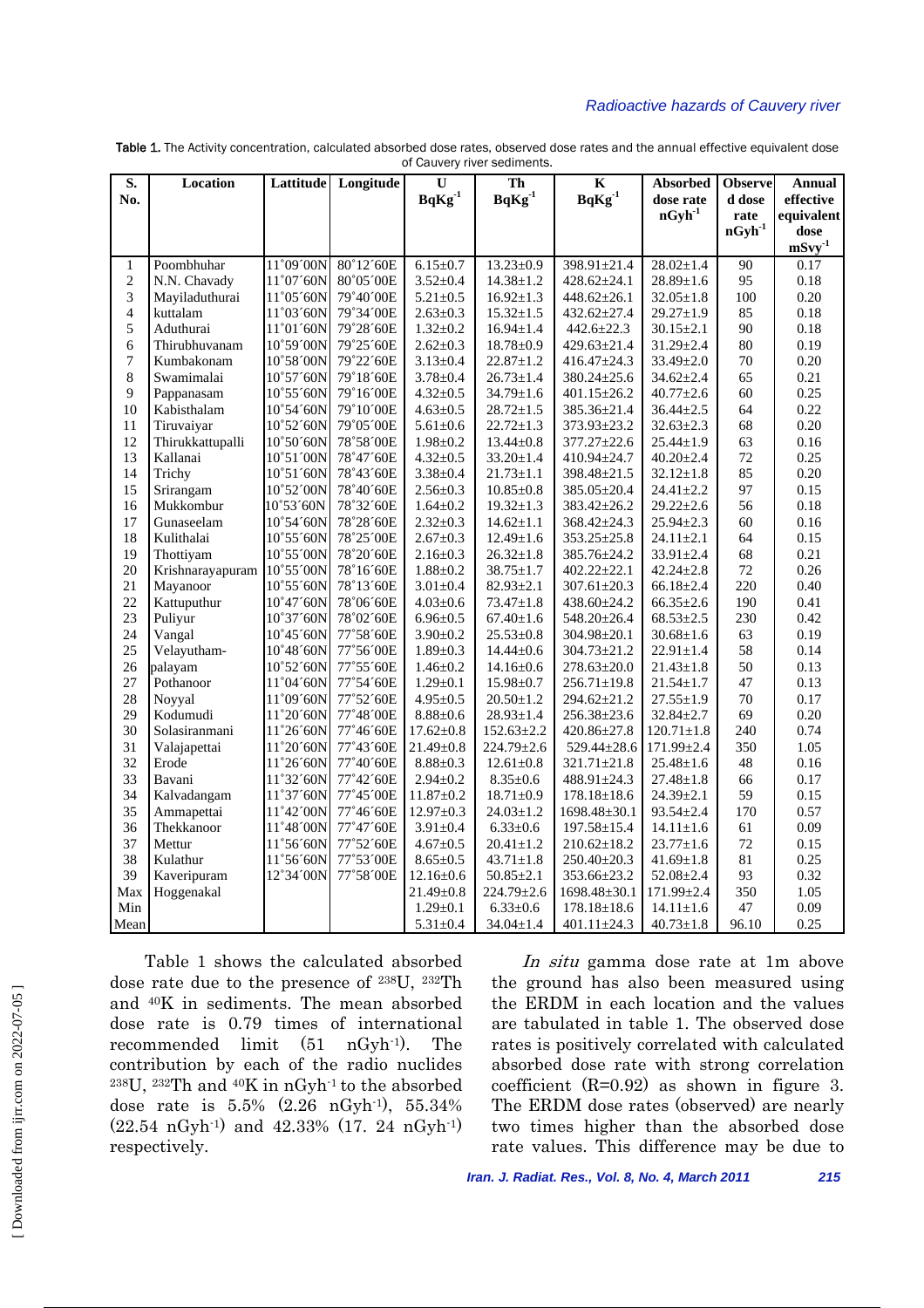background contribution from cosmic rays high energy beta particles and X rays. In determining the annual effective equivalent dose at each location, the living style of the people or outdoor occupancy factor of a location was considered. A typical resident in a location, both male and female would spend about 8hrs of the day in an office (or) classroom or laboratory, 12 hrs indoors and the remaining 4hrs outdoors. This applies to the greater part of the population in a location who are either office workers or pupils/students. Hence 20/24 or 0.83 was adopted as the outdoor occupancy factor (80%) with the conversion factor of  $0.70SvGv<sup>1</sup>$  to convert absorbed dose rate in air (nGyh-1) to indoor annual effective equivalent dose (mSvy-1) for this study. The mean indoor annual effective equivalent dose is 0.74 times with that of the international recommended limit 0.34 mSvy<sup>1</sup>. But the site no. 21, 22, 23, 30, 31 and 35 shows higher values, which is higher than the international recommended limit (3, 13).



Figure 2. Graph of activity concentration in different locations of Cauvery River.

| SI.            | Location              | $^{238}$ U    | $\overline{^{232}}$ Th     | 40 <sub>K</sub> | <b>Reference</b>                               |  |
|----------------|-----------------------|---------------|----------------------------|-----------------|------------------------------------------------|--|
| No.            |                       | $BqKg^{-1}$   | $BqKg^{-1}$<br>$BqKg^{-1}$ |                 |                                                |  |
|                | Soil                  |               |                            |                 |                                                |  |
| 1              | Kalpakkam, T.N        | $5 - 71$      | 15-776                     | 200-854         | Kannan et al. $(2002)^6$                       |  |
| $\overline{2}$ | Bhuvaneswar, Orissa   | $18-30$       | $33 - 80$                  | 213-247         | Vijayan and Behera $(1999)^7$                  |  |
| 3              | Coonoor(Ooaty), T.N.  | <b>BDL-49</b> | $4 - 224$                  | 14-731          | Selvasekarapandian et al. (1999a) <sup>8</sup> |  |
| $\overline{4}$ | Gudalore, T.N.        | $17-62$       | 19-272                     | 78-596          | Selvasekarapandian et al. $(2000)^{21}$        |  |
| 5              | Narora, U.P.          | $32 - 65$     | 46-90                      | 469-756         | Verma et al. $(1998)^9$                        |  |
| 6              | Rawatbhata, Rajasthan | $17-40$       | $27 - 67$                  | 127-49          | Verma et al. $(1998)^9$                        |  |
| 7              | Udagamandalam,        | $0 - 88$      | 26-226                     | 96-444          | Selvasekarapandian et al. $(1999b)^{22}$       |  |
|                | (Ooty taluk), T.N.    |               |                            |                 |                                                |  |
| 8              | Ullal, Karnataka      | 546           | 2971                       | 268             | Radhakrishna et al. (1993) <sup>10</sup>       |  |
| 9              | Uttarpradesh          | $12 - 25$     | $20 - 25$                  | 538-1018        | Mishra and Sadasivam $(1971)^{11}$             |  |
|                |                       |               |                            |                 |                                                |  |
|                | <b>Beach Sand</b>     |               |                            |                 |                                                |  |
| 10             | Kalpakkam, T.N        | 36-258        | 352-3872                   | 324-405         | Kannan et al. $(2002)^6$                       |  |
| 11             | Ullal, Karnataka      | 374           | 158                        | 158             | Radhakrishna et al. (1993) <sup>10</sup>       |  |
|                |                       |               |                            |                 |                                                |  |
|                | <b>River sediment</b> |               |                            |                 |                                                |  |
| 12             | Cauvery river, T.N.   | 5.31          | 34.04                      | 401.11          | Present study                                  |  |
|                |                       |               |                            |                 |                                                |  |

Table 2. The mean activity concentrations (BqKg<sup>1</sup>) of <sup>238</sup>U, <sup>232</sup>Th and <sup>40</sup>K for different states of India.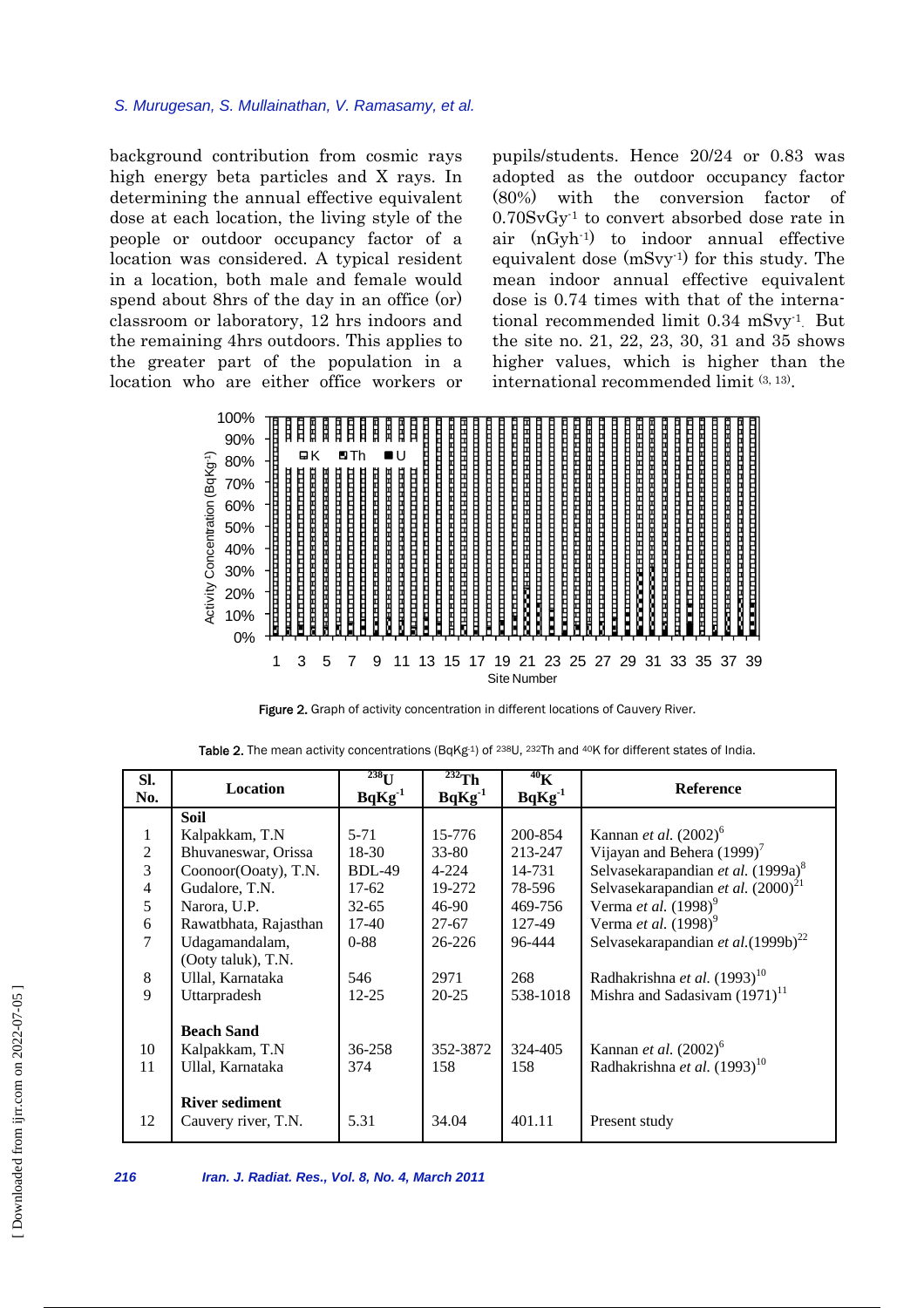#### *Radioactive hazards of Cauvery river*

| Sl.<br>No.     | Country             | $^{238}$ U<br>$BqKg-1$ | $232$ Th<br>$BqKg^{-1}$ | 40 <sub>K</sub><br>$BqKg^{-1}$ | <b>Reference</b>                   |
|----------------|---------------------|------------------------|-------------------------|--------------------------------|------------------------------------|
|                | China               | 62                     | 90                      | 524                            | Zigiang et al. $(1998)^{23}$       |
| 2              | USA.                | 34                     | 36                      | 472                            | Delune <i>et al.</i> $(1986)^{24}$ |
| 3              | Republic of Ireland | 37                     | 26                      | 350                            | Mc Aulay and Moran $(1988)^{25}$   |
| $\overline{4}$ | Greece              | 214                    | 43                      | 1130                           | Travidan et al. $(1996)^{26}$      |
| 5              | France              | 37                     | 38                      | 599                            | Lambrechts et al. $(1992)^{27}$    |
| 6              | Bangladesh          | 38                     | 66                      | 272                            | Mantazul et al. $(1999)^{28}$      |
| 7              | Taiwan              | 18                     | 28                      | 479                            | Chu et al. $(1992)^{29}$           |
| 8              | Egypt               | 17                     | 18                      | 316                            | Ibrahiem et al. $(1993)^{30}$      |
| 9              | Kuwait              | 36                     | 6                       | 227                            | Saad <i>et al.</i> $(2002)^{31}$   |
| 10             | Nigeria             | 16                     | 24                      | 35                             | Arogunjo et al. $(2004)^{32}$      |
| 11             | World               | 35                     | 30                      | 400                            | UNSCEAR $(2000)^3$                 |
|                |                     |                        |                         |                                |                                    |

Table 3. The mean activity concentrations (BqKg<sup>1</sup>) of <sup>238</sup>U, <sup>232</sup>Th, and <sup>40</sup>K for different countries in the world.



#### *Radiological hazards*

The calculated Raeq values from equation (2) are presented in table 5. It is observed that the site no. 31 shows maximum of  $383.71\pm6.3$  Bqkg<sup>-1</sup> and minimum of  $28.18\pm4.2$  Bqkg<sup>-1</sup> in site no.36. For the estimation of radiological consequences instead of comparing the average values, maximum value is taken into account. The maximum  $Ra_{eq}$  value of Cauvery (383.71 $\pm$ 6.3 Bqkg<sup>-1)</sup> river is slightly higher than the international recommended limit  $(6)$   $(370$  Bqkg<sup>-1</sup>). Rizzo *et al.*  $(14)$  reported the Ra<sub>eq</sub> value of sedimentary silicic sand varies from 10 to 53 Bqkg<sup>-1</sup> with a mean of  $34\pm14$  Bqkg<sup>-1</sup> for 6 samples. The mean value of silicic sand is two times lower than the present study and ten times lower than the international recommended value (370 Bqkg-1). In the present study the low concentration of Raeq value may be related to the transportation

of radioactive materials by weathering, sedimentation and maximum water flow due to heavy rainfall in its origin.

From table 4, the maximum values of Hex and Hin are observed in site no. 31  $(1.036\pm0.53, 1.094\pm0.48)$ . The hazard indices are to be higher than unity, which may cause harm to people living in this region.

#### *Radioactive heat production (RHP)*

In the present study, the heat production rate ranges from  $0.1858\pm0.07$   $\mu$ Wm<sup>-3</sup> (site no.36) to  $3.0389 \pm 0.75$   $\mu$ Wm<sup>-3</sup> (site no.31) with a mean value of  $0.5568 \pm 0.06$ µWm-3. This shows that the low RHP rate (below  $1\mu Wm^{-3}$ ) except site no. 21, 22, 23, 30, 31 and 35 are observed. The overall heat generation mainly depends on 232Th amount (71.41%). However, an increase in the concentrations of 238U, 232Th and 40K reflects the integrated effect of heat production rate (5, 15).

#### *Activity concentration index*

According to the European Union (16), building materials should be exempted from all restrictions concerning their radioactivity. The excessive gamma radiation due to those materials causes the increase of the annual effective dose received by an individual by a maximum value of  $0.3 \text{ mSvy}^1$ . Effective doses exceeding the dose criterion of 1 mSvy-1 should be taken into account in terms of radiation protection. The estimated activity concentration index is calculated

*Iran. J. Radiat. Res., Vol. 8, No. 4, March 2011 217*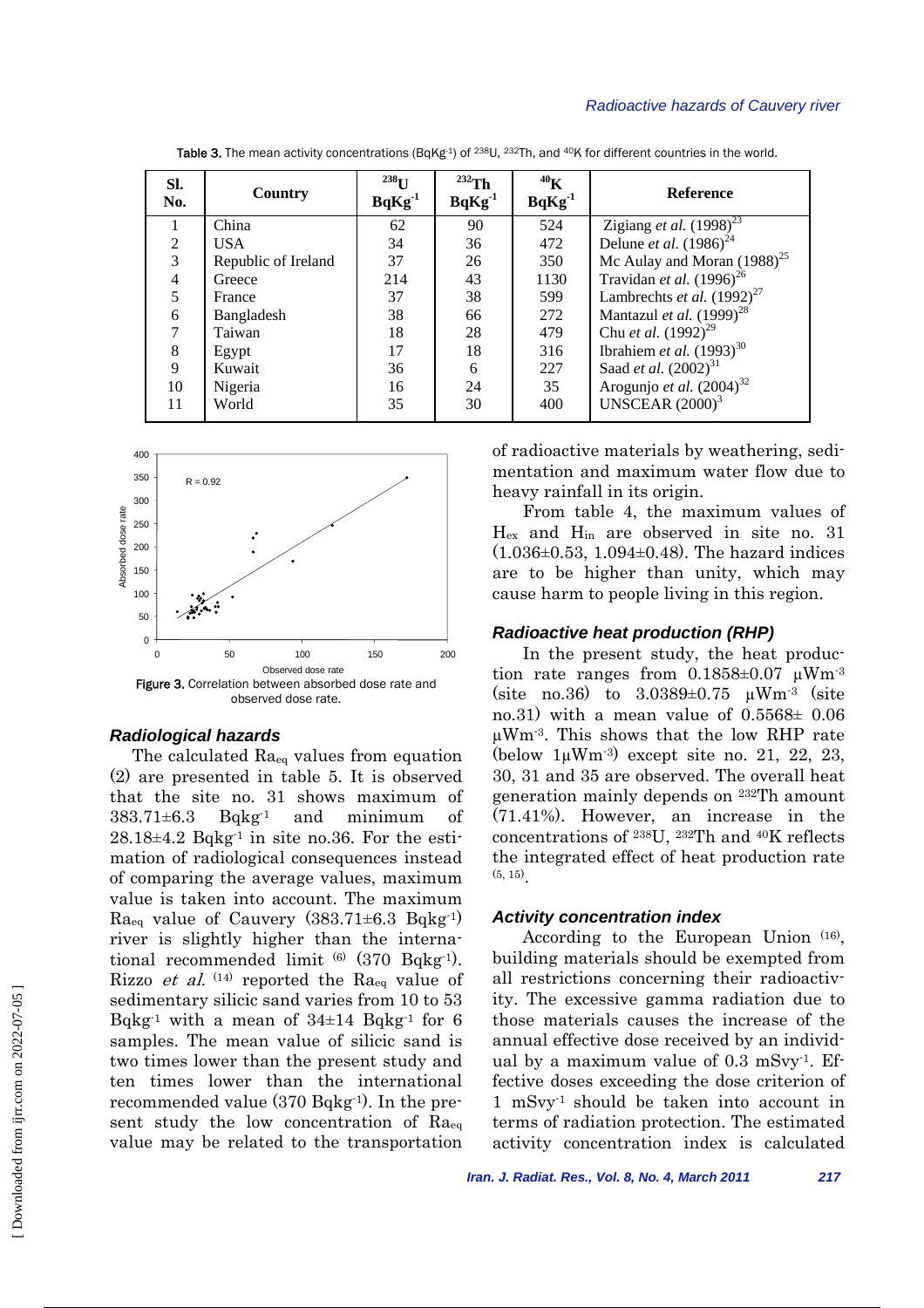and listed in table 3. Values of index I ≤1 correspond to 0.3 mSvy<sup>-1</sup>, while  $I \leq 3$  correspond to 1 mSv/y. Thus, the activity concentration index should be used only as a screening tool for identifying materials which might be of concern to be used as covering material (1). In the present study, the calculated gamma activity concentration index ranges from 0.28 (site no. 36) to 3.82 (site no. 31). The entire measured samples exhibit I<1 except site nos. 21, 22, 23, 30, 31 and 35, which corresponding to a recommended annual effective dose criterion of  $0.3$  mSvy<sup>1</sup>. This indicates that the Cauvery River sediments can be safely used as building materials except site nos. 21, 22, 23, 30, 31 and 35.

# *Correlation between activity concentrations*

Correlation between the activity concentrations of the three elements (238U, 232Th

|                         |                   |                   |                                 |                                      | <b>Activity</b> |
|-------------------------|-------------------|-------------------|---------------------------------|--------------------------------------|-----------------|
| Site No.                | $H_{ex}$          | $H_{in}$          | $Ra_{eq}$<br>BqKg <sup>-1</sup> | <b>RHP</b><br>$\mu$ Wm <sup>-3</sup> | concentration   |
|                         |                   |                   |                                 |                                      | index           |
| $\mathbf{1}$            | $0.1506 \pm 0.01$ | $0.1673 \pm 0.03$ | $55.78 \pm 5.2$                 | $0.3166 \pm 0.05$                    | 0.58            |
| $\overline{c}$          | $0.1541 \pm 0.02$ | $0.1637 \pm 0.04$ | $57.09 \pm 5.6$                 | $0.2846 \pm 0.07$                    | 0.64            |
| 3                       | $0.1727 \pm 0.04$ | $0.1867 \pm 0.06$ | $63.94 \pm 6.5$                 | $0.3263 \pm 0.06$                    | 0.66            |
| $\overline{\mathbf{4}}$ | $0.1562 \pm 0.06$ | $0.1633 \pm 0.02$ | $57.85 \pm 5.4$                 | $0.2765 \pm 0.03$                    | 0.65            |
| 5                       | $0.1610\pm0.07$   | $0.1646 \pm 0.03$ | $59.62 \pm 5.2$                 | $0.2861 \pm 0.08$                    | 0.68            |
| 6                       | $0.1689 \pm 0.03$ | $0.1760 \pm 0.01$ | $62.56 \pm 5.8$                 | $0.3237 \pm 0.05$                    | 0.65            |
| $\boldsymbol{7}$        | $0.1833 \pm 0.04$ | $0.1918 \pm 0.04$ | $67.90 \pm 6.1$                 | $0.3780 \pm 0.04$                    | 0.64            |
| $\,8\,$                 | $0.1925 \pm 0.02$ | $0.2027 \pm 0.05$ | $71.28 \pm 7.3$                 | $0.4265 \pm 0.08$                    | 0.62            |
| 9                       | $0.2294 \pm 0.05$ | $0.2411 \pm 0.06$ | 84.96±6.5                       | $0.5416 \pm 0.09$                    | 0.71            |
| 10                      | $0.2035 \pm 0.06$ | $0.2160 \pm 0.03$ | $75.37 + 5.6$                   | $0.4698 \pm 0.04$                    | 0.64            |
| 11                      | $0.1806 \pm 0.03$ | $0.1958 \pm 0.07$ | $66.89{\pm}6.3$                 | $0.4152 \pm 0.06$                    | 0.57            |
| 12                      | $0.1357 \pm 0.04$ | $0.1410\pm0.09$   | $50.25 \pm 5.2$                 | $0.2711 \pm 0.03$                    | 0.57            |
| 13                      | $0.2253 \pm 0.07$ | $0.2370 \pm 0.03$ | $83.44 \pm 4.8$                 | $0.5276 \pm 0.06$                    | 0.71            |
| 14                      | $0.1759 \pm 0.06$ | $0.1850 \pm 0.02$ | $65.14 \pm 5.3$                 | $0.3719 \pm 0.05$                    | 0.61            |
| 15                      | $0.1289 \pm 0.02$ | $0.1358 \pm 0.06$ | $47.72 \pm 6.8$                 | $0.2358 \pm 0.07$                    | 0.58            |
| 16                      | $0.1587 \pm 0.04$ | $0.1632 \pm 0.04$ | $58.79 \pm 5.9$                 | $0.3155 \pm 0.09$                    | 0.59            |
| 17                      | $0.1393 \pm 0.06$ | $0.1456 \pm 0.03$ | $51.59 \pm 5.2$                 | $0.2744 \pm 0.02$                    | 0.55            |
| 18                      | $0.1289 + 0.07$   | $0.1361 \pm 0.05$ | $47.73 \pm 4.8$                 | $0.2591 \pm 0.04$                    | 0.53            |
| 19                      | $0.1877 \pm 0.09$ | $0.1935 \pm 0.02$ | $69.50 \pm 6.5$                 | $0.4245 \pm 0.05$                    | 0.63            |
| 20                      | $0.2383 \pm 0.08$ | $0.2434 \pm 0.03$ | $88.26 \pm 7.1$                 | $0.5790 \pm 0.06$                    | 0.77            |
| 21                      | $0.3923 \pm 0.02$ | $0.4004 \pm 0.05$ | $145.29 \pm 4.2$                | $1.1539 \pm 0.56$                    | 1.42            |
| 22                      | $0.3857 \pm 0.02$ | $0.3966 \pm 0.04$ | 142.86±4.3                      | $1.0316 \pm 0.42$                    | 1.27            |
| 23                      | $0.3930 \pm 0.04$ | $0.4118 \pm 0.05$ | $145.55 \pm 4.6$                | $1.0180 \pm 0.48$                    | 1.21            |
| 24                      | $0.1725 \pm 0.01$ | $0.1831 \pm 0.02$ | $63.89 \pm 3.8$                 | $0.4107 \pm 0.03$                    | 0.53            |
| 25                      | $0.1242 \pm 0.03$ | $0.1293 \pm 0.02$ | $46.00 \pm 3.9$                 | $0.2603 \pm 0.06$                    | 0.46            |
| 26                      | $0.1165 \pm 0.02$ | $0.1205 \pm 0.03$ | $43.16 \pm 4.1$                 | $0.2285 \pm 0.08$                    | 0.43            |
| 27                      | $0.1186 \pm 0.02$ | $0.1220 \pm 0.04$ | $43.91 \pm 4.2$                 | $0.2773 \pm 0.09$                    | 0.41            |
| 28                      | $0.1538 \pm 0.04$ | $0.1672 \pm 0.05$ | $56.95 \pm 4.6$                 | $0.3741 \pm 0.05$                    | 0.47            |
| 29                      | $0.1890 \pm 0.05$ | $0.2130 \pm 0.01$ | $69.99 \pm 4.7$                 | $0.5242 \pm 0.07$                    | 0.51            |
| 30                      | $0.7244 \pm 0.08$ | $0.7720 \pm 0.02$ | $268.29 \pm 5.8$                | $2.0820 \pm 0.62$                    | 2.55            |
| 31                      | $1.0361 \pm 0.53$ | $1.0941 \pm 0.48$ | $383.71 \pm 6.3$                | $3.0389 \pm 0.75$                    | 3.82            |
| 32                      | $0.1396 \pm 0.03$ | $0.1636 \pm 0.03$ | $51.68 \pm 3.8$                 | $0.3834 \pm 0.06$                    | 0.45            |
| 33                      | $0.1418 \pm 0.04$ | $0.1498 \pm 0.02$ | $52.53 \pm 4.2$                 | $0.2552 \pm 0.07$                    | 0.78            |
| 34                      | $0.1414 \pm 0.07$ | $0.1734 \pm 0.04$ | $52.35 \pm 4.3$                 | $0.4509 \pm 0.02$                    | 0.34            |
| 35                      | $0.4809 \pm 0.09$ | $0.5160 \pm 0.06$ | $178.12 \pm 6.4$                | $0.8380 \pm 0.05$                    | 2.74            |
| 36                      | $0.0761 \pm 0.06$ | $0.0867 \pm 0.01$ | $28.18 \pm 4.2$                 | $0.1858 \pm 0.07$                    | 0.28            |
| 37                      | $0.1352 \pm 0.08$ | $0.1478 \pm 0.09$ | $50.07 \pm 4.8$                 | $0.3493 \pm 0.09$                    | 0.39            |
| 38                      | $0.2442 \pm 0.03$ | $0.2676 \pm 0.08$ | $90.44 \pm 6.5$                 | $0.6473 \pm 0.04$                    | 0.72            |
| 39                      | $0.3027 \pm 0.05$ | $0.3356 \pm 0.07$ | $112.11 \pm 7.2$                | $0.9009 \pm 0.06$                    | 0.85            |
| Max                     | $1.0361 \pm 0.53$ | $1.0941 \pm 0.48$ | $383.71 \pm 6.3$                | $3.0389 \pm 0.75$                    | 3.82            |
| Min                     | $0.0761 \pm 0.06$ | $0.0867 \pm 0.01$ | $28.18 \pm 4.2$                 | $0.1858 \pm 0.07$                    | 0.28            |
| Mean                    | $0.2292 \pm 0.04$ | $0.2436 \pm 0.05$ | $84.89{\pm}5.6$                 | $0.5568 \pm 0.06$                    | 0.89            |
|                         |                   |                   |                                 |                                      |                 |

Table 4. Hazard indices, radium equivalent, radioactive heat production rate, Activity utilization index of Cauvery river sediments.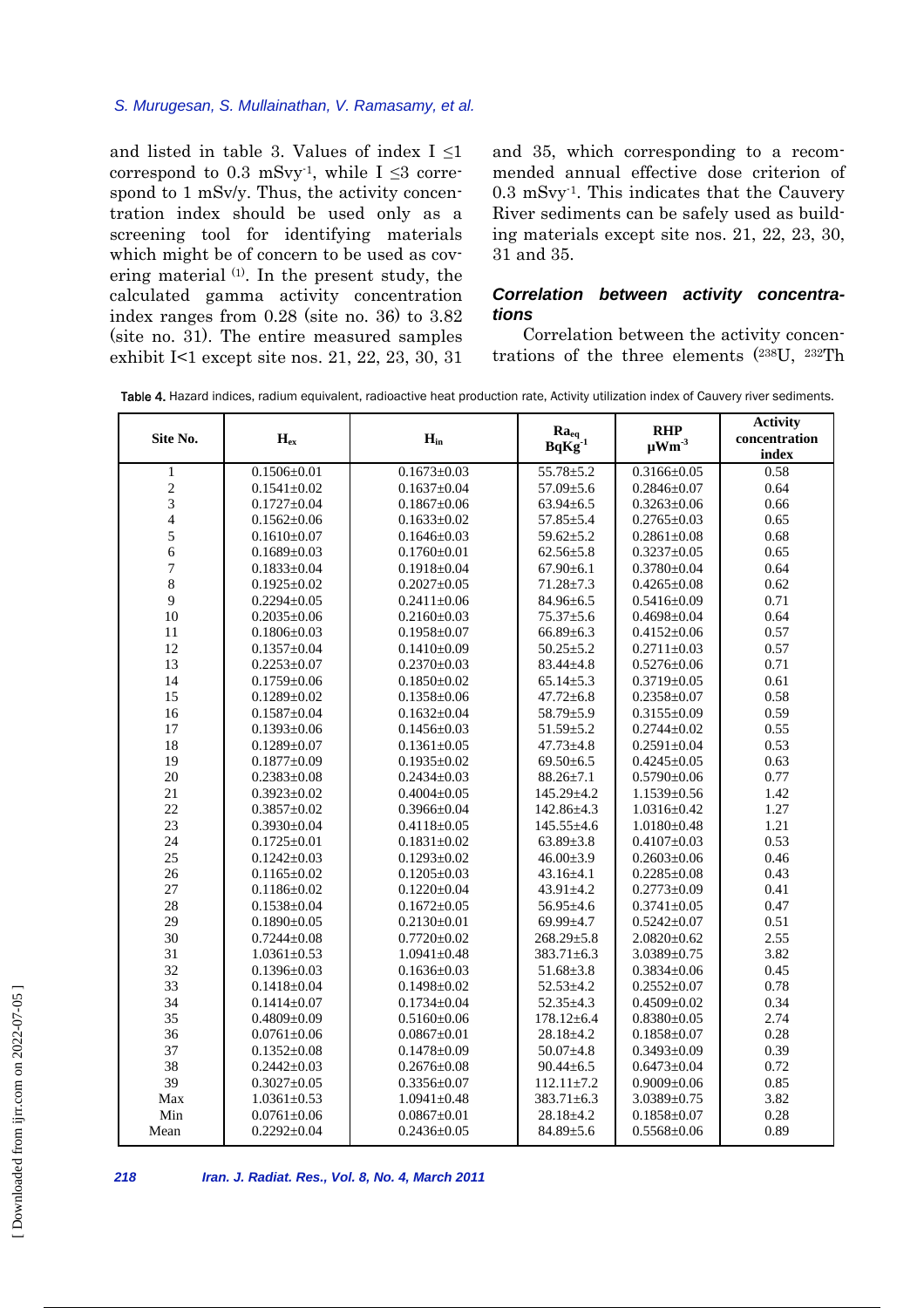and 40K) is shown in figures 4 to 6. The correlation between 238U and 232Th is found to be weak  $(R = 0.73)$  which indicates that the presence of monazite mineral in sediments is less likely. The 232Th values are almost less than unity, because 232Th activities are usually greater than 238U activities in the crust of origin of the rivers. This implies that relative mobility of uranium (largely dissolved) and thorium (largely particulated) depends upon prevailing hydrological region. The adsorption of uranium by clay minerals, insoluble oxides, oxihydroxides and organic matters may be due to leaching of sediments from weathering, erosion and transport in the surfacial environments. Uranium is quite soluble in oxidizing natural waters, whereas thorium is much less soluble. This indicates that the water flow of

Cauvery river is maximum (17).

According to Abdel Hady et al. (18), the 40K/232Th ratio has a special significance and varies with clay mineral type. Because, the concentration of 40K and 232Th depends upon the relative amounts of the feldspars, mica and clay minerals. During the weathering process, 232Th and 40K react differently. 40K is more soluble and is easily carried away in water, whereas <sup>232</sup>Th tends to remain. Ratios of 40K/232Th vary considerably from feldspar (low) to kaolinite (high). In the present study, higher value (site nos. 33 and 35) of 40K/232Th may indicate the presence of feldspars or clay or combination of both as maximum. These results were confirmed by FTIR analysis (19). The activity ratio of 40K/238U and 40K/232Th give no obvious trend with poor correlation.

| Radiological parameters                                   | <b>Present</b><br>results<br>(Average) | World<br>average | <b>Ratio of the</b><br>Present average/world<br>average |  |
|-----------------------------------------------------------|----------------------------------------|------------------|---------------------------------------------------------|--|
| $\frac{^{238}U Bqkg^1}{^{232}Th Bqkg^1}$                  | 5.31                                   | 33               | 0.16                                                    |  |
|                                                           | 34.04                                  | 45               | 0.75                                                    |  |
| $40$ K Bqkg $^{-1}$                                       | 401.11                                 | 420              | 0.96                                                    |  |
| Absorbed dose rate                                        | 40.73                                  | 51               | 0.79                                                    |  |
| Indoor Annual effective dose equivalent mSvy <sup>1</sup> | 0.25                                   | 3.4              | 0.71                                                    |  |
| Internal hazard index, Bqkg <sup>1</sup>                  | 0.23                                   | 0.5              | 0.46                                                    |  |
| External hazard index, Bqkg <sup>1</sup>                  | 0.24                                   | 0.5              | 0.48                                                    |  |
| Radium equivalent activity Bqkg <sup>-1</sup>             | 84.89                                  | 129.7            | 0.65                                                    |  |
| Radiation heat production rate $\mu$ Wm <sup>-3</sup>     | 0.5568                                 |                  | 0.55                                                    |  |
| <b>Activity concentration index</b>                       | 0.89                                   |                  | 0.89                                                    |  |

Table 5. Comparison of present results with the corresponding world average values.

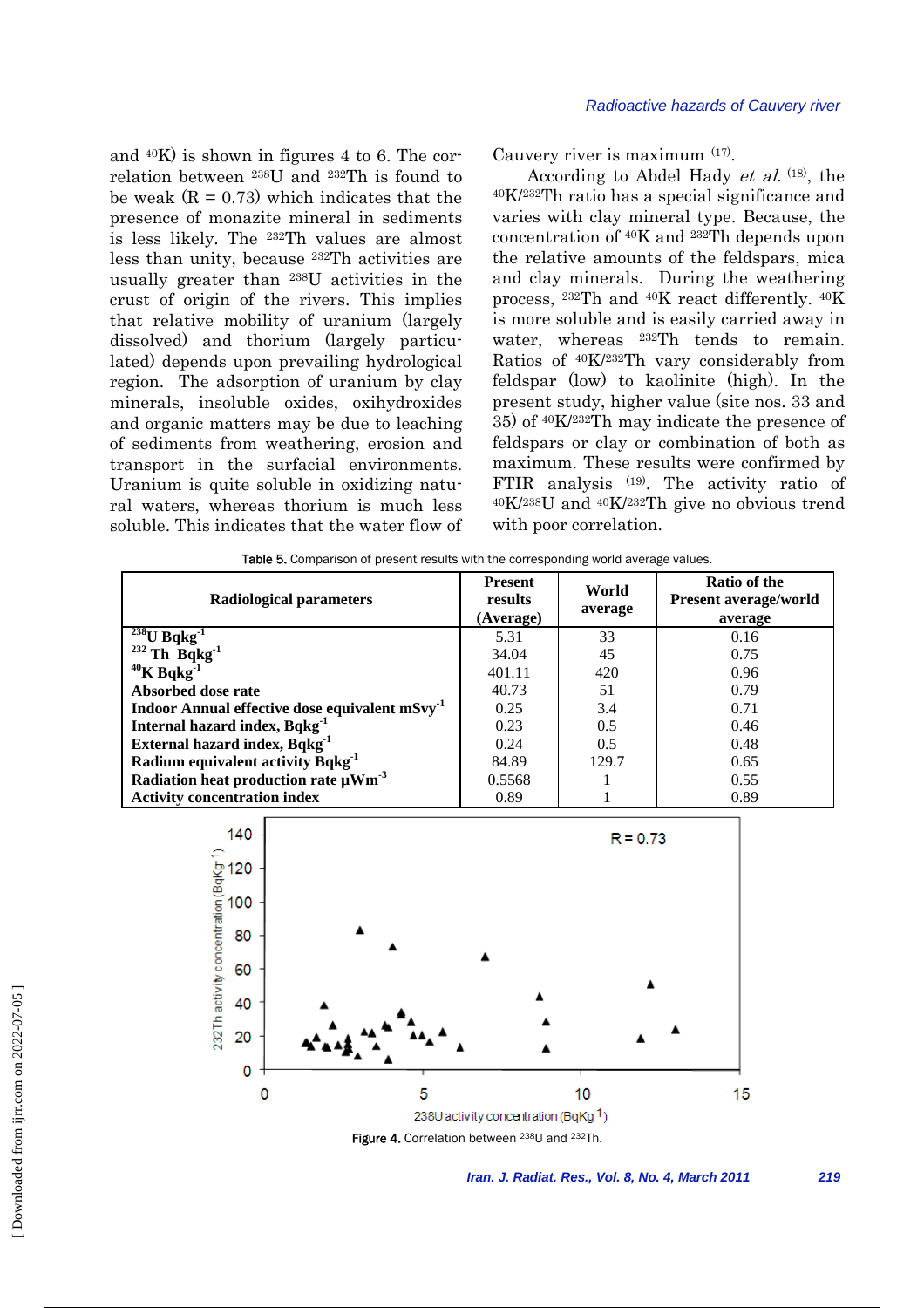The linear correlation between Raeq and 232Th activity as shown in figure 7 may indicate the river starting from laterite origin. Similar findings have also been

reported in literature for lateritic soil samples of Karnataka<sup>(10)</sup> and Taiwan<sup>(20)</sup>. The Karnataka state is the origin of Cauvery River.



*220 Iran. J. Radiat. Res., Vol. 8, No. 4, March 2011*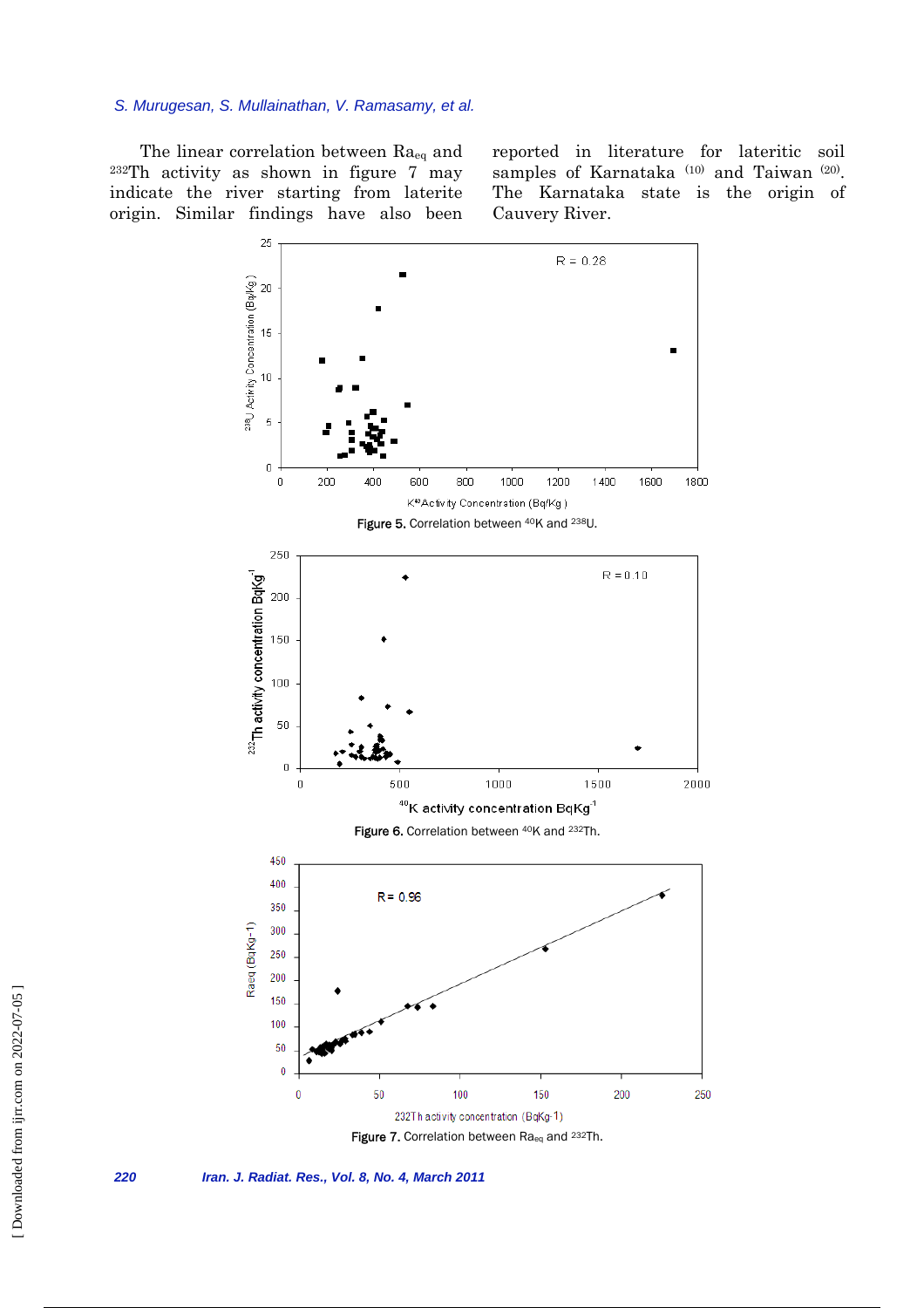# **CONCLUSION**

It is clear from the data of the gamma ray spectroscopic analysis in the present study of sediment samples that the levels of mean activity concentration of 238U, 232Th and 40K for Cauvery river is lower than the international recommended limit. The mean annual effective equivalent dose is 0.71 times with that of international recommended limit  $(70\mu Svy^{-1})$ . In the present study, the mean value of  $Ra_{eq}$ ,  $H_{ex}$  and  $H_{in}$ found are lesser than the international recommended limit of 370 Bqkg‑1, 1 and 1 respectively and the mean value of activity concentration index and RHP rate is also lesser than the international recommended limit. Therefore Cauvery river sediments do not pose source of radiation hazard when used as building materials. Among all the sites, the site no. 21, 22, 23, 30, 31 and 35 show the higher values of absorbed, observed, annual effective equivalent dose, radium equivalent, hazard indices, activity concentration index and RHP rate. This implies that inhabitance of those areas are subjected to increase radiation exposure, which is harmful to human health. So those sites can be avoided for building construction.

# **REFERENCES**

- *1.* Ferdoas S Al Saleh and Badriah Al-Berzan (2007) Measurements of natural radioactivity inSome kinds of marble and granite used in Riyadh region. *Journal Nuclear Radiation Physics, 2: 25.*
- 2. UNSCEAR (1988) United Nations Scientific Committee on the effects of Atomic Radiation United Nations (New York).
- 3. UNSCEAR (2000) United Nations Scientific Committee on the effects of Atomic Radiation United Nations (New York).
- 4. Beretka J and Mathew PJ (1985) Natural radioactivity of Australian building materials waste and bi-products. *Health Physics, 48: 87-95.*
- 5. Rybach L (1988) Handbook of terrestrial heat flow density determinations Kluwer Dordredut. Determination of heat production rate In Haenel R Rybach L Stegena L (Eds), 125-142.
- 6. Kannan V, Rajan MP, Iyengar MAR , Ramesh R (2002) Distribution of natural and anthropogenic radionuclides in soil and beach sand samples of Kalpakkam (India)

using hyper pure germanium (HPGe) gamma ray spectrometry. *Applied Radiation and isotopes, 57: 109.*

- 7. Vijayan V and Behera SN (1999) Study of natural radioactivity in soils of Bhubaneswar proceedings of the eight national symposium on environment Indira Gandhi Centre for Atomic Research Kalpakkam India June. *22-25: 146-147.*
- *8.* Pandian S, Muguntha Manikandan N, Sivakumar R, Balasubramanian S, Venkatesan T, Meenakshi Sundaram V, Raghunath VM, Gajendran V (1999a) Gamma radiation dose from radionuclides in soil samples of Udagamandalam (Ooty) in India. *Radiation Protection Dosimetry, 82: 225-228.*
- 9. Verma PC, Gurg RP, Sundaram M, Sharma LN(1998) Natural radioactivity in Rawatbhata and Narora soils proceedings of the seventh national symposium on environment Indian School of Mines Dhanbad-826004 India February *5-7: 132-134.*
- 10. Radhakrishna AP, Somashekarappa HM, Narayana Y Siddappa KA (1993) New natural background radiation area on the South West coast of India. *Health Physics, 65: 390-395.*
- *11.* Mishra VC and Sadasivan S (1971) Natural radioactivity levels in Indian soils. *J Sci Ind Res, 30: 59-62.*
- *12.* Narayana Y, Somashekarappa HM, Karunakara N, Avadhani DN, Mahesh HM, Siddappa K (2001) Natural radioactivity in the soil samples of coastal Karnataka of South India. *Health Physics, 80: 25-33.*
- *13.* Ajayi OS (2002) Evaluation of absorbed dose rate and annual effective dose equivalent due to terrestrial gamma radiation in rocks in a part of Southwestern Nigeria. *Radiation Protection Dosimetry, 98: 441.*
- 14. Rizzo S, Brai M, Basile S, Bellia S, Hauser S (2001) Gamma activity and geochemical features of building materials estimation of gamma dose rate and indoor radon levels in Sicily. *Applied Radiation and Isotopes, 55: 259-265.*
- 15. Ribeiro FB and Roque A (2001) Vertical distributions of uranium thorium and potassium and of volumetric heat production rates in the sediments of the São Francisco Basin Central Brazil. *Applied Radiation and Isotopes, 55: 393.*
- 16. EC (1999) European Commission Report on "Radiological protection principles concerning the natural radioactivity of building materials". *Radiation Protection, 112.*
- 17. Chung Y and Chang WC (1996) Uranium and thorium isotopes in marine sediments of northeastern Taiwan. *Marine Geology, 133: 89-102.*
- 18. Abdelhady EE, El Sayed AMA, Ahmed AA, Hussein AZ (1994) Natural radioactivity of basement younger granite rocks from the eastern desert. *Radiation Physics and Chemistry, 44: 223-224.*
- *19.* Ramasamy V, Murugesan S, Mullainathan S (2004) Characterization of minerals and relative distribution of quartz in Cauvery river sediments from Tamilnadu, India - A FTIR study. *Bull Pure Appl Sci, 23F (1-2), 1-7.*
- 20. Yu-Ming L, Pei-Huo L, Ching-Jiang C, Ching-Chung H (1987) Measurement of Terrestrial gamma radiation in Taiwan Republic of China. *Health Physics, 52: 805-811.*
- 21. Pandian S, Sivakumar R, Manikandan NM, MeenakshiSundaram V, Raghunath VM, Gajendran V (2000) Natural radionuclide distribution in soils of Gu-